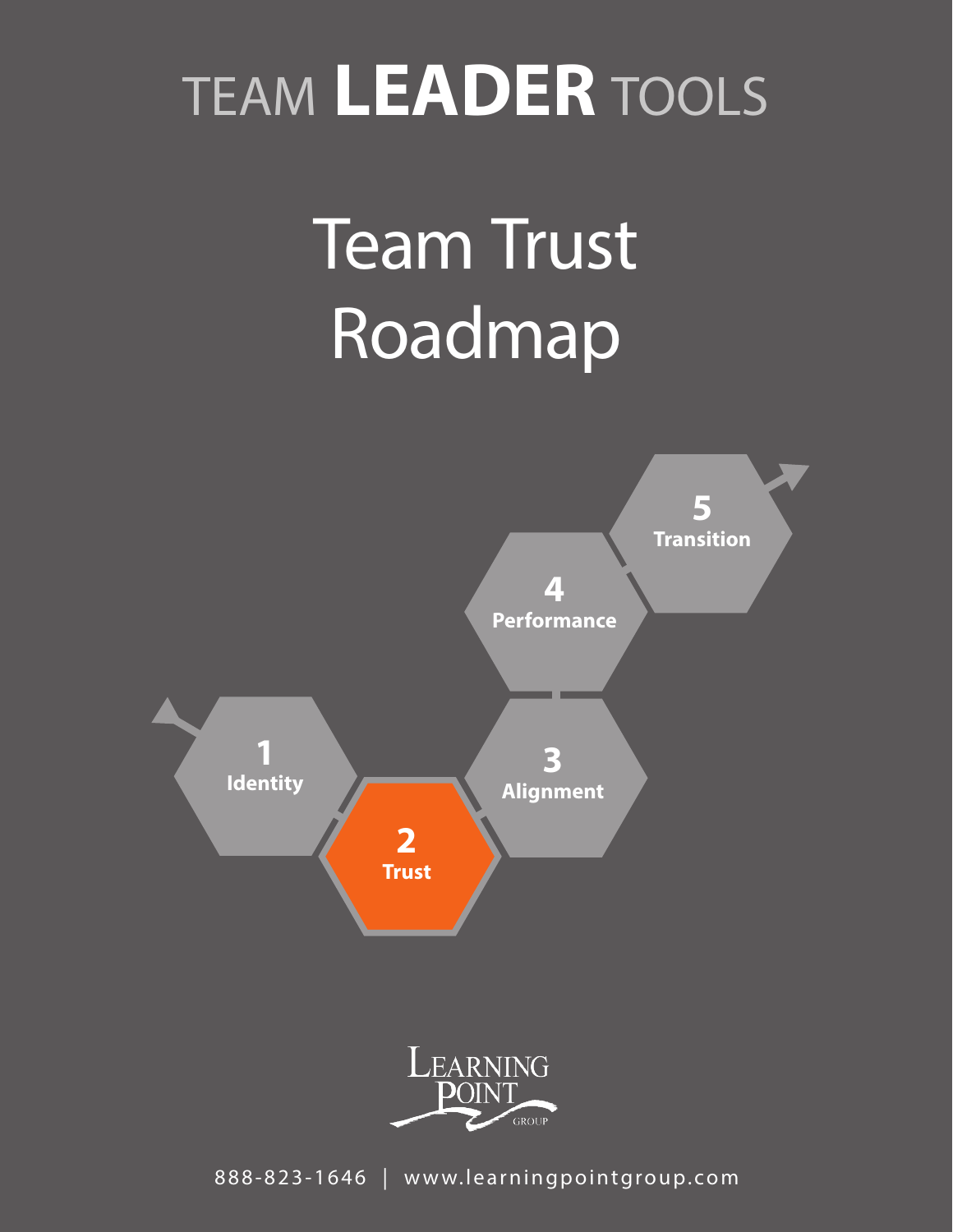

## **WHY**

When trust is present, teams excel. Trust can literally propel the team to new levels of success, at recordbreaking speed.

The absence of trust not only prevents team growth, it actually imposes a cost on the team. It drags the team down and robs the team of its potential.

Team trust helps to:

- Create psychological safety
- Facilitate difficult yet necessary conversations
- Expedite problem solving

# **SUGGESTED PRACTICE**

Build within your team a high level of trust. Help team members understand, assess, discuss, and nurture team trust. Help all team members intentionally work on the five elements of team trust:

- Integrity
- **Esteem**
- Alignment
- **Capability**
- **Success**

## **HOW**

## **1** O LEARN TEAM TRUST.

Use this Team Trust Roadmap to help your team learn what team trust means, why it is important, and how to sustain it within the team.

# **DISCUSS TEAM TRUST. 2**

Discuss as a team the factors of team trust (integrity, esteem, alignment, capability, and success). Define what each factor should look like for your team. Discuss as a team how each factor can help your team create and sustain team trust.

#### **TAKE ACTION TO BUILD TEAM TRUST. 3**

With your team, plan a few specific actions that are relevant to your team to foster and sustain team trust. Lead and support your team as it implements those actions.

#### **CHECK FOR TEAM TRUST.**   $4<sup>2</sup>$

Help your team check its progress. How well has it implemented planned actions? How have team actions helped to foster team trust? What should be the next key actions?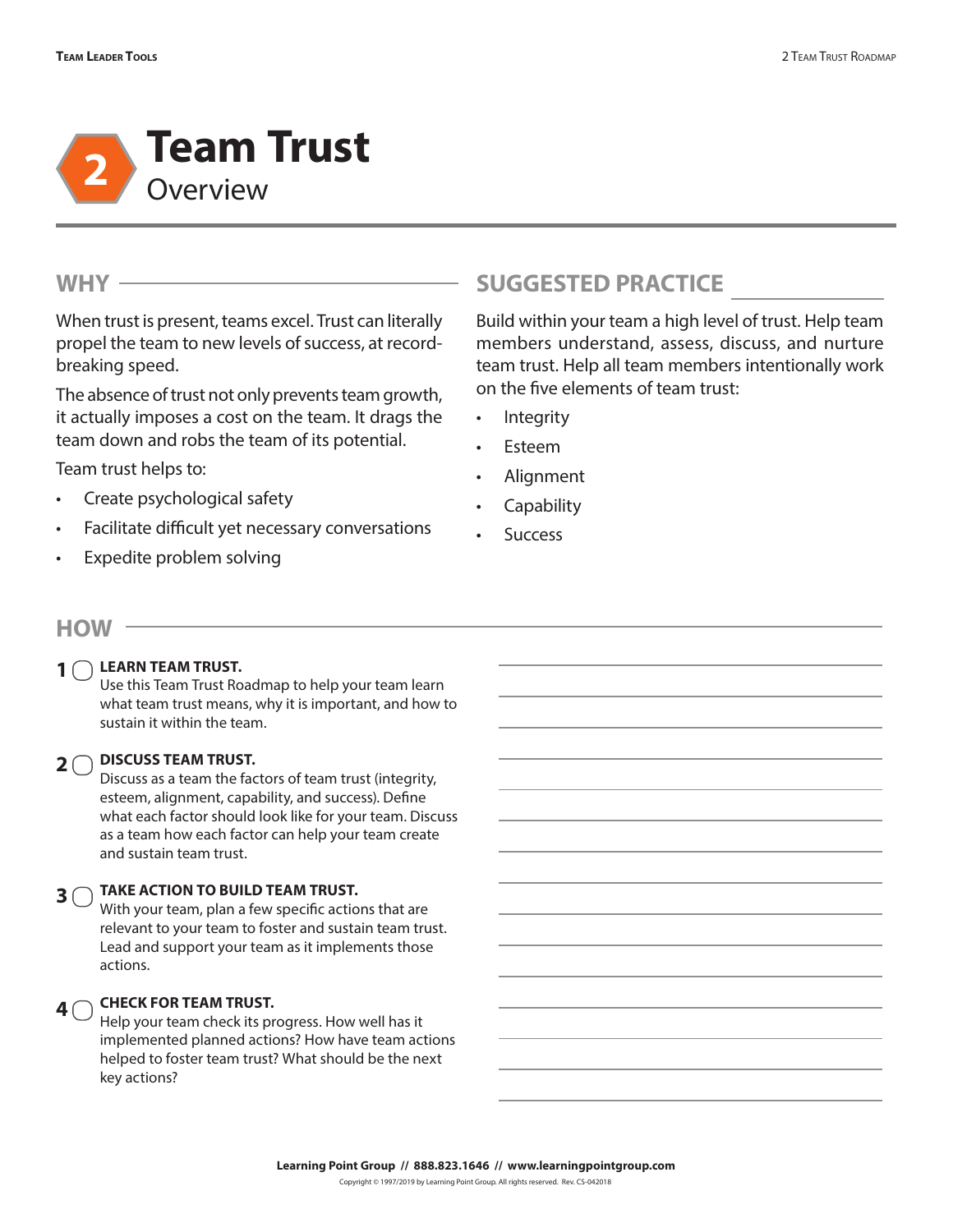



**Learning Point Group // 888.823.1646 // www.learningpointgroup.com** Copyright © 1997/2019 by Learning Point Group. All rights reserved. Rev. CS-042018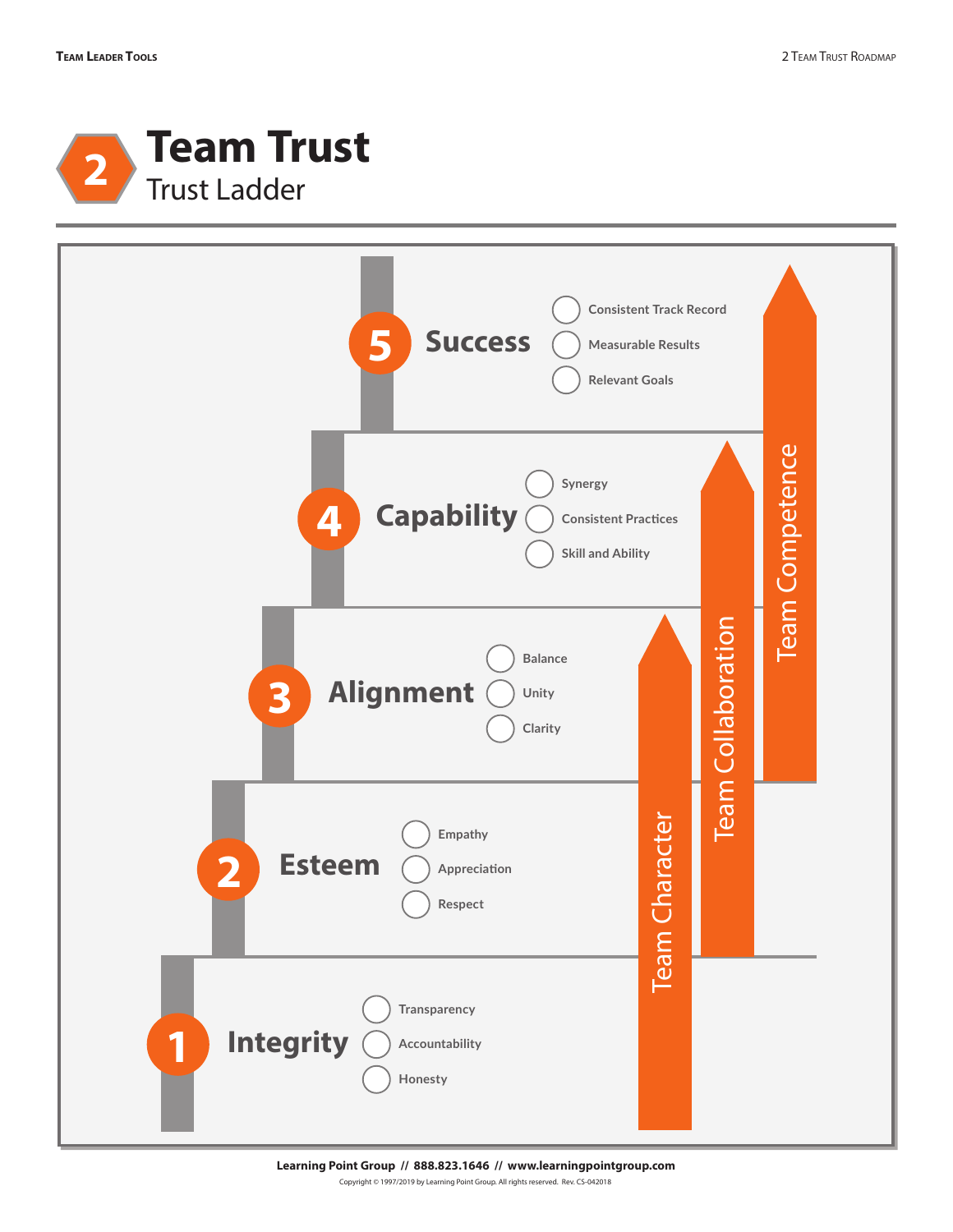

The Team Trust Model consists of five levels of trust which progressively build on each other. Start with Level 1: Integrity and move up to Esteem then to Alignment then to Capability and then to Success.

### **5 Success**

Success involves getting results. Results are the measurable and observable outcomes of the team's efforts. In the end, teams exist to get results. Teams and team members establish a track record that is based on results. When results are there, team commitment goes up. Stakeholders develop more trust in the team. When results are lacking, commitment goes down and stakeholders lose trust and confidence in the team. Achieving sustained and balanced results is the ultimate level of team trust. The team must first know what results matter most. Then it must know how to measure results. Then it must know how to actually achieve and sustain the results.

## **4 Capability**

Capability has to do with the talents, skills, abilities, and expertise that reside within the team as a whole and within each individual team member. Teams may have great integrity, esteem, and alignment, but unless they have the right capability to get the job done, team trust will suffer. Keep in mind that individual talent alone does not make for team capability. A team may be loaded with individual talent, but still struggle in forging team capability. Team capability requires teamwork and synergy.

## **3 Alignment**

Alignment means both congruence and unity. It means that the team has one vision, one agenda, and one message. Team members are forthright with each other. They are focused and committed to the same philosophy, purpose, principles, and priorities. There is little time wasted on competing interests, factions, or power struggles. Conflicts and misunderstandings may still arise, but the team has the courage to respond to them quickly and openly. It is united in resolving issues so that it can get back to the larger cause that all team members have signed up for.

### **2 Esteem**

Esteem means genuine appreciation and respect for each other. Team members are able to recognize the true value that each member brings to the team. There is an empathy between team members that makes it possible for them to understand each other, help each other, coach each other, and even challenge each other in a respectful and helpful way. Esteem is much more than just getting along. Esteem means that team members recognize a responsibility to each other to ensure both team and individual respect. Team members strive to be open, candid, and genuine with each other.

## **1 Integrity**

Integrity means honesty. It means consistency between what we say and what we do. It means walking the talk. It means being true in every way. In a team setting it means that each member of the team is committed to making sure that the team is true to its cause, its identity, and its values. It also means making sure that the team is able to see what is true. If we have integrity, people begin to rely on us and look to us for an understanding of what is true. Integrity is the basis upon which team trust is built.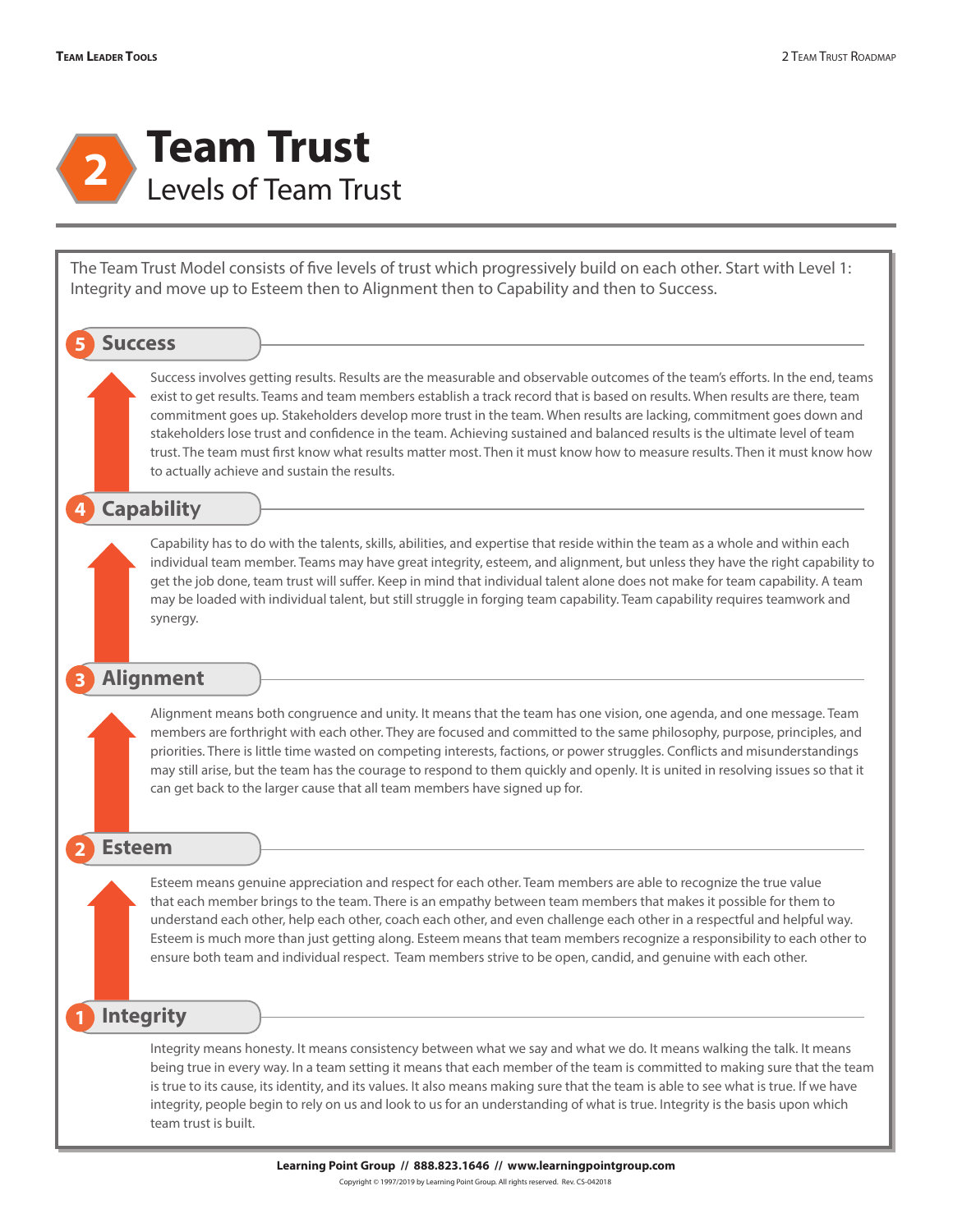

Use this worksheet to "take inventory" of team trust. Assess each trust factor, beginning at the bottom and working up. Then identify actions you can take as a team to build trust at each level.

| <b>Trust Level</b>                                |                                                | <b>Assess Trust Factors</b>            | <b>Take Action</b>                                           |
|---------------------------------------------------|------------------------------------------------|----------------------------------------|--------------------------------------------------------------|
| At what level of trust is your<br>team currently? | How well are we doing<br>at each trust factor? |                                        | What is one thing we can do to build<br>trust at each level? |
| <b>Success</b><br>5                               | High Med Low                                   | <b>Reinforcement</b><br><b>Results</b> |                                                              |
|                                                   |                                                | <b>Relevance</b>                       |                                                              |
| Capability<br>4                                   | High Med Low                                   | Synergy                                |                                                              |
|                                                   |                                                | <b>Consistent Practices</b>            |                                                              |
|                                                   |                                                | <b>Skill and Ability</b>               |                                                              |
| Alignment<br>з                                    | High Med Low                                   | <b>Balance</b>                         |                                                              |
|                                                   |                                                | Unity                                  |                                                              |
|                                                   |                                                | Clarity                                |                                                              |
| Esteem<br>2                                       | High Med Low                                   | <b>Empathy</b>                         |                                                              |
|                                                   |                                                | <b>Appreciation</b>                    |                                                              |
|                                                   |                                                | Respect                                |                                                              |
| Integrity<br>1                                    | High Med Low                                   | <b>Transparency</b>                    |                                                              |
|                                                   |                                                | <b>Accountability</b>                  |                                                              |
|                                                   |                                                | Honesty                                |                                                              |

**Learning Point Group // 888.823.1646 // www.learningpointgroup.com**

Copyright © 1997/2019 by Learning Point Group. All rights reserved. Rev. CS-042018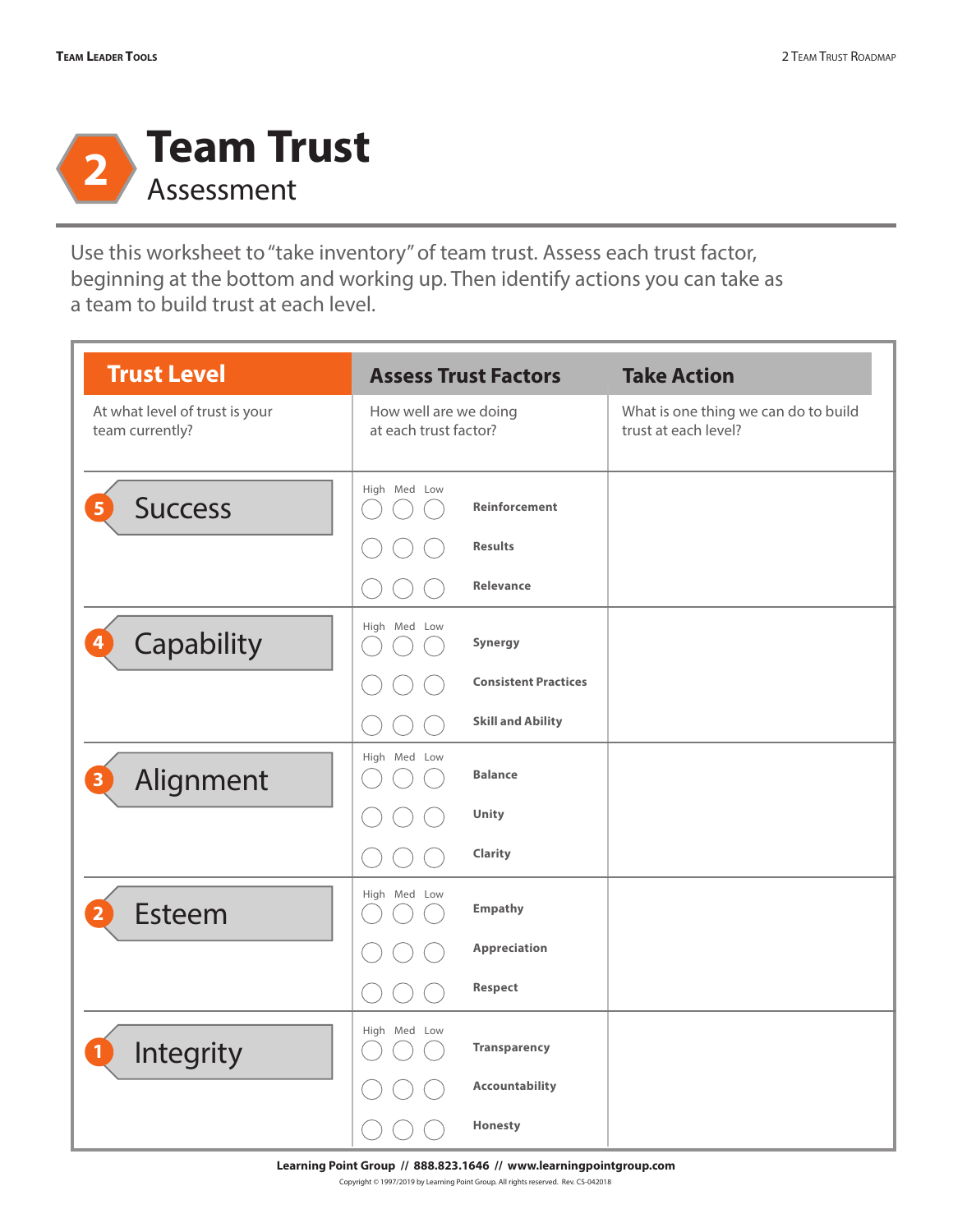

Integrity means honesty. It means consistency between what we say and what we do. It means walking the talk. It means being true in every way. In a team setting it means that each member of the team is committed to making sure that the team is true to its cause, its identity, and its values. It also means making sure that the team is able to see what is true. If we have integrity, people begin to rely on us and look to us for an understanding of what is true. Integrity is the basis upon which team trust is built.

| Notes:<br>• What does or should TEAM<br><b>INTEGRITY</b> mean to us and<br>our team?<br>• How does honesty impact<br>our success as a team?<br>• How does accountability<br>impact our success as a<br>team?<br>• How does transparency<br>impact our success as a<br>team? |  |
|-----------------------------------------------------------------------------------------------------------------------------------------------------------------------------------------------------------------------------------------------------------------------------|--|
|                                                                                                                                                                                                                                                                             |  |
|                                                                                                                                                                                                                                                                             |  |
|                                                                                                                                                                                                                                                                             |  |
|                                                                                                                                                                                                                                                                             |  |
|                                                                                                                                                                                                                                                                             |  |
| • What are some positive<br>examples of each?                                                                                                                                                                                                                               |  |
| • When it comes to TEAM<br>INTEGRITY, what should we<br>START doing?                                                                                                                                                                                                        |  |
| • What should we STOP<br>doing?                                                                                                                                                                                                                                             |  |
| • What should we CONTINUE<br>doing?                                                                                                                                                                                                                                         |  |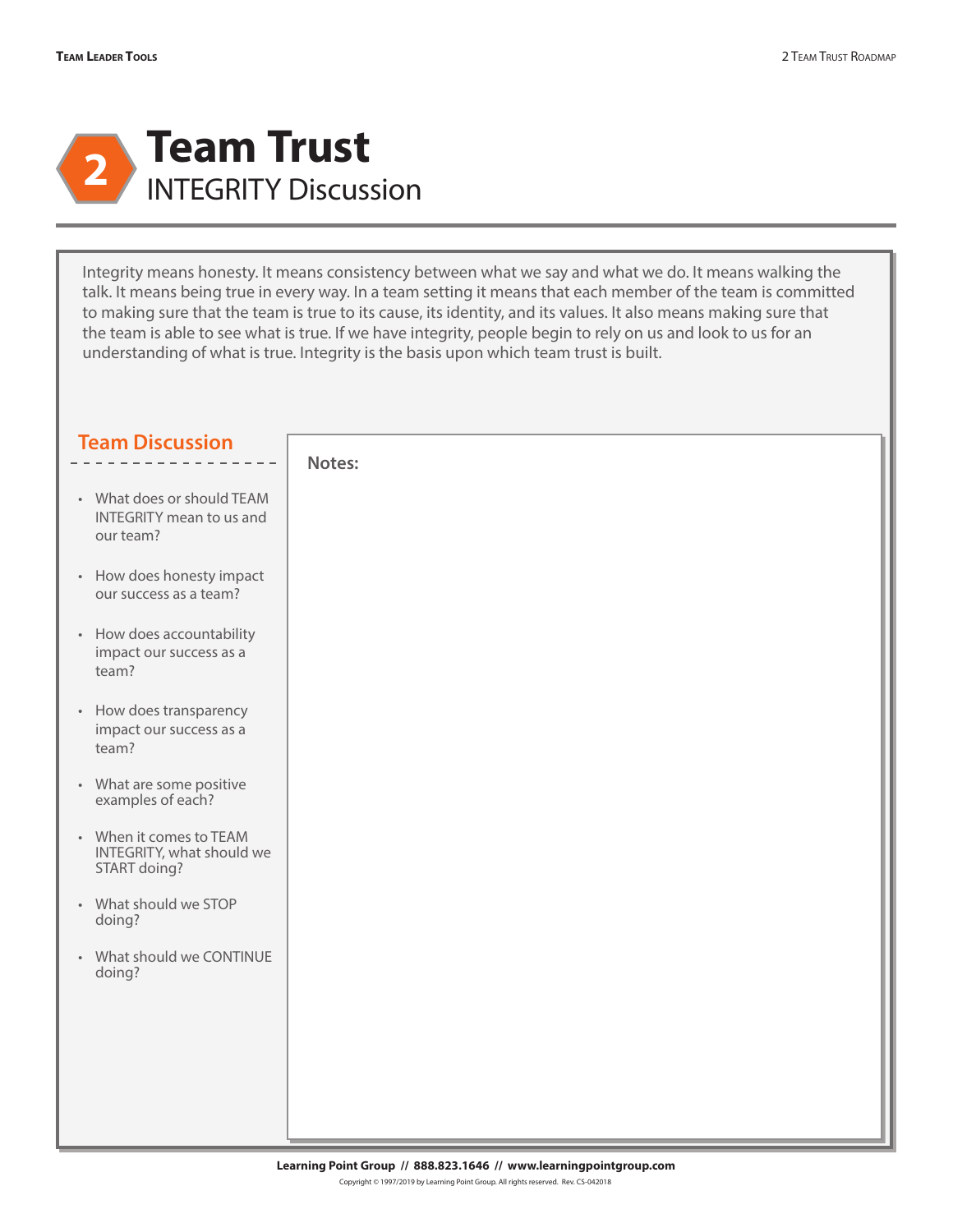

Esteem means genuine appreciation and respect for each other. Team members are able to recognize the true value that each member brings to the team. There is an empathy between team members that makes it possible for them to understand each other, help each other, coach each other, and even challenge each other in a respectful and helpful way. Esteem is much more than just getting along. Esteem means that team members recognize a responsibility to each other to ensure both team and individual respect. Team members strive to be open, candid, and genuine with each other.

| <b>Team Discussion</b>                                            |        |
|-------------------------------------------------------------------|--------|
|                                                                   | Notes: |
| • What does or should TEAM<br>ESTEEM mean to us and our<br>team?  |        |
| • How does respect impact<br>our success as a team?               |        |
| • How does appreciation<br>impact our success as a<br>team?       |        |
| • How does empathy impact<br>our success as a team?               |        |
| • What are some positive<br>examples of each?                     |        |
| • When it comes to TEAM<br>ESTEEM, what should we<br>START doing? |        |
| • What should we STOP<br>doing?                                   |        |
| • What should we CONTINUE<br>doing?                               |        |
|                                                                   |        |
|                                                                   |        |
|                                                                   |        |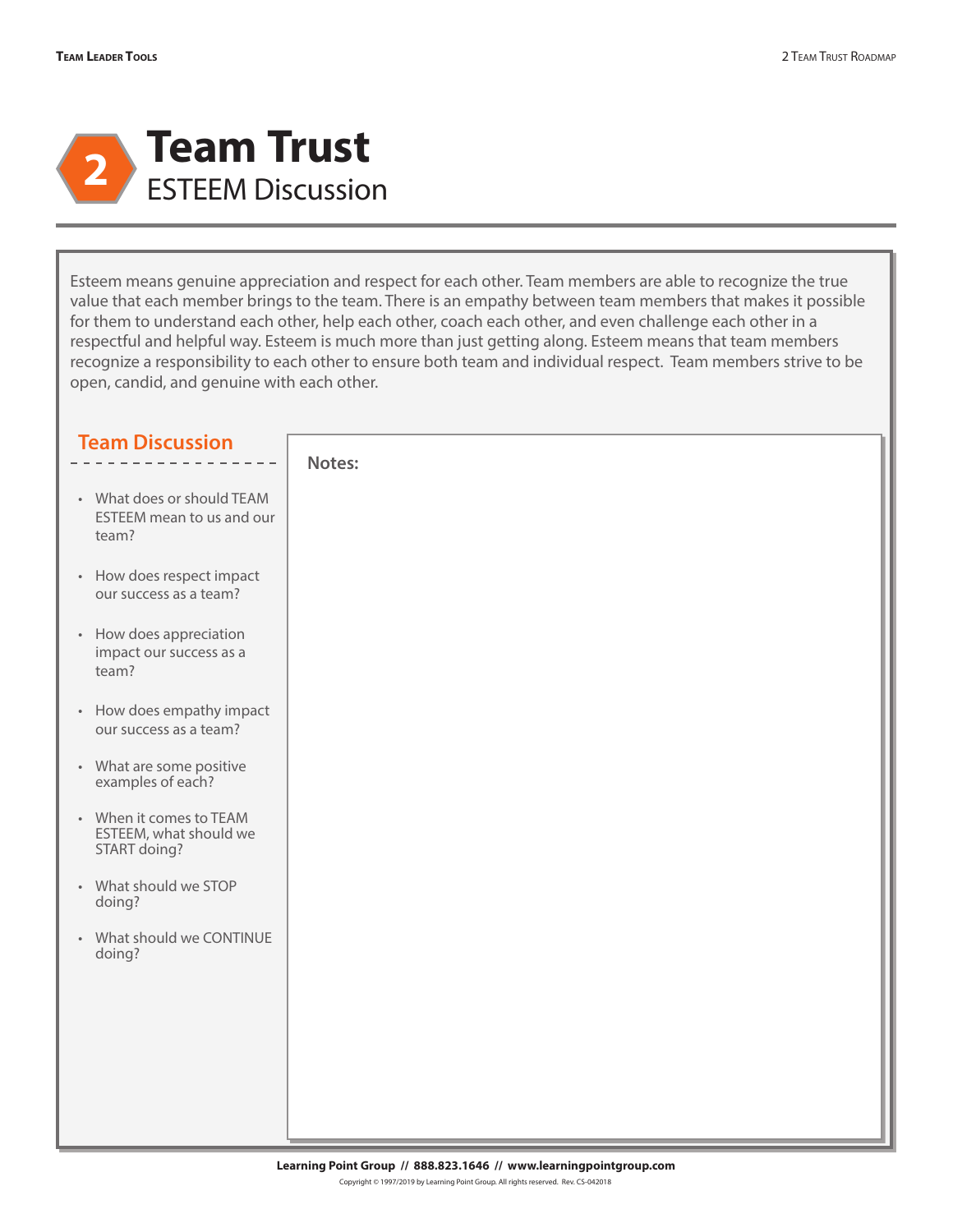

Alignment means both congruence and unity. It means that the team has one vision, one agenda, and one message. Team members are forthright with each other. They are focused and committed to the same philosophy, purpose, principles, and priorities. There is little time wasted on competing interests, factions, or power struggles. Conflicts and misunderstandings may still arise, but the team has the courage to respond to them quickly and openly. It is united in resolving issues so that it can get back to the larger cause that all team members have signed up for.

| <b>Team Discussion</b>                                               | Notes: |
|----------------------------------------------------------------------|--------|
| • What does or should TEAM<br>ALIGNMENT mean to us<br>and our team?  |        |
| • How does clarity impact<br>our success as a team?                  |        |
| • How does unity impact our<br>success as a team?                    |        |
| • How does balance impact<br>our success as a team?                  |        |
| • What are some positive<br>examples of each?                        |        |
| • When it comes to TEAM<br>ALIGNMENT, what should<br>we START doing? |        |
| • What should we STOP<br>doing?                                      |        |
| • What should we CONTINUE<br>doing?                                  |        |
|                                                                      |        |
|                                                                      |        |
|                                                                      |        |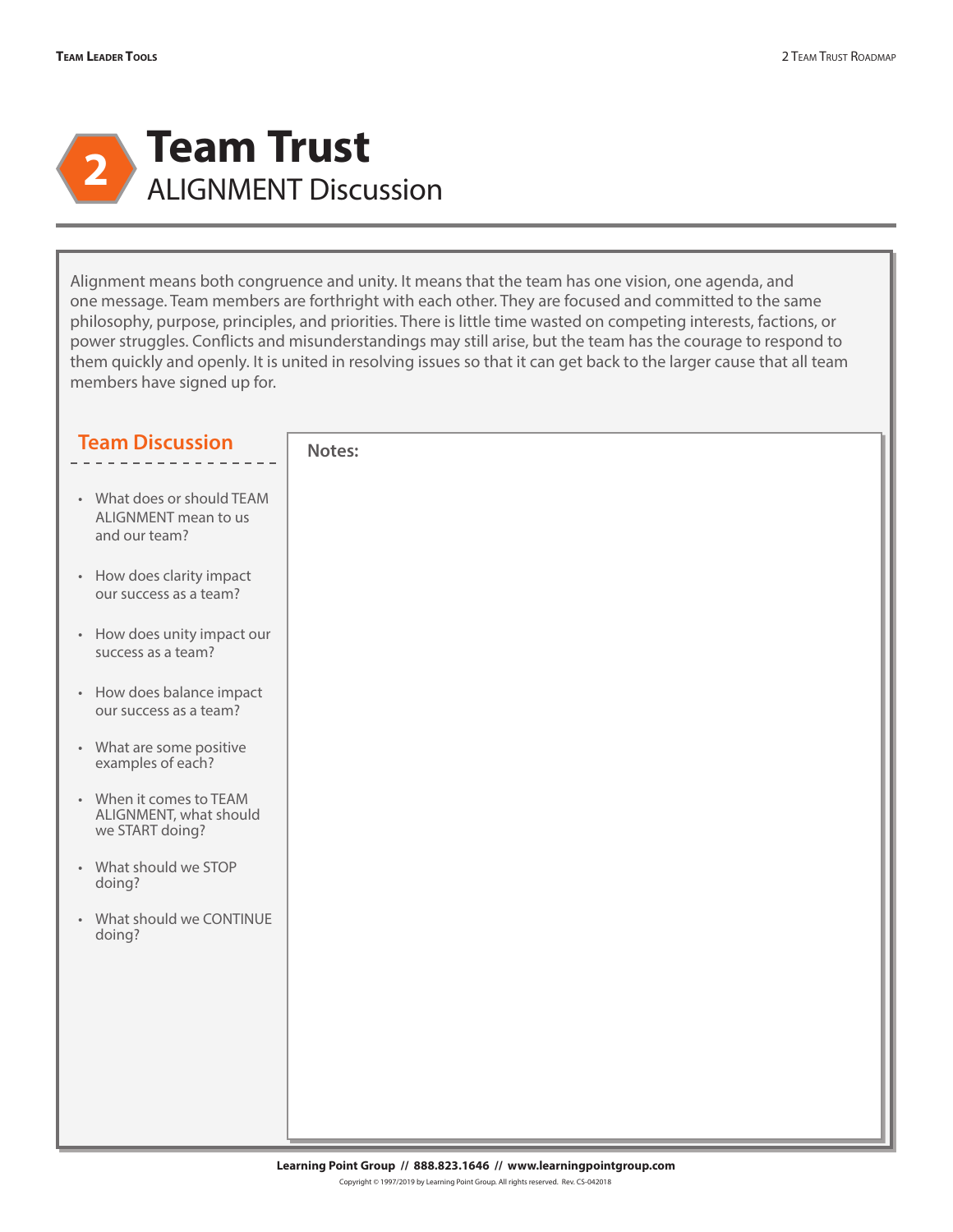

Capability has to do with the talents, skills, abilities, and expertise that reside within the team as a whole and within each individual team member. Teams may have great integrity, esteem, and alignment, but unless they have the right capability to get the job done, team trust will suffer. Keep in mind that individual talent alone does not make for team capability. A team may be loaded with individual talent, but still struggle in forging team capability. Team capability requires teamwork and synergy.

| <b>Team Discussion</b>                                                  |        |
|-------------------------------------------------------------------------|--------|
|                                                                         | Notes: |
| • What does or should TEAM<br>CAPABILITY mean to us and<br>our team?    |        |
| • How does it mean for us<br>to develop team skills and<br>abilities?   |        |
| • How does it mean for us to<br>establish consistent team<br>practices? |        |
| • How does team synergy<br>look like for us and how do<br>we create it? |        |
| • What are some positive<br>examples of each?                           |        |
| • When it comes to TEAM<br>CAPABILITY, what should<br>we START doing?   |        |
| • What should we STOP<br>doing?                                         |        |
| • What should we CONTINUE<br>doing?                                     |        |
|                                                                         |        |
|                                                                         |        |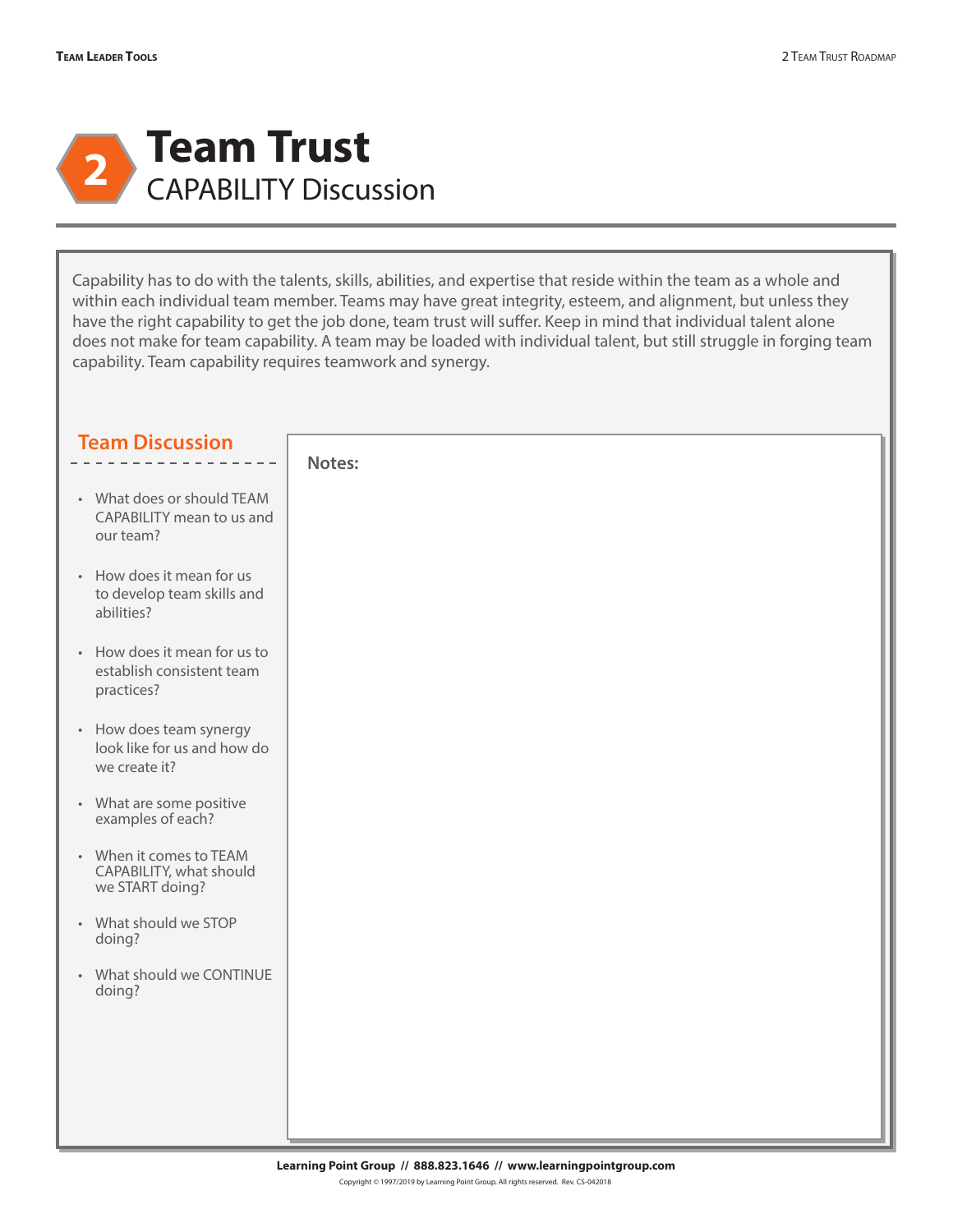

Team success involves working on relevant things, getting good results, and reinforcing continued success. Results are the measurable and observable outcomes of the team's efforts. Teams and team members establish a track record that is based on results. When results are there, team commitment goes up. Stakeholders develop more trust in the team. When results are lacking, commitment goes down and stakeholders lose trust and confidence in the team. Achieving sustained and balanced success is the ultimate level of team trust. The team must first know what success looks like and what results matter. Then it must know how to measure, achieve, and sustain the desired results.

| <b>Team Discussion</b>                                                  |        |
|-------------------------------------------------------------------------|--------|
|                                                                         | Notes: |
| • What does or should TEAM<br>SUCCESS mean to us and<br>our team?       |        |
| • What does it mean to our<br>team to be working on<br>relevant things? |        |
| • What results are most<br>important to our team and<br>why?            |        |
| • What does our track record<br>of success look like?                   |        |
| • How well do we reinforce<br>the success that our team<br>experiences? |        |
| • How does team synergy<br>look like for us and how do<br>we create it? |        |
| • When it comes to TEAM<br>CAPABILITY, what should<br>we START doing?   |        |
| • What should we STOP<br>doing?                                         |        |
| • What should we CONTINUE<br>doing?                                     |        |